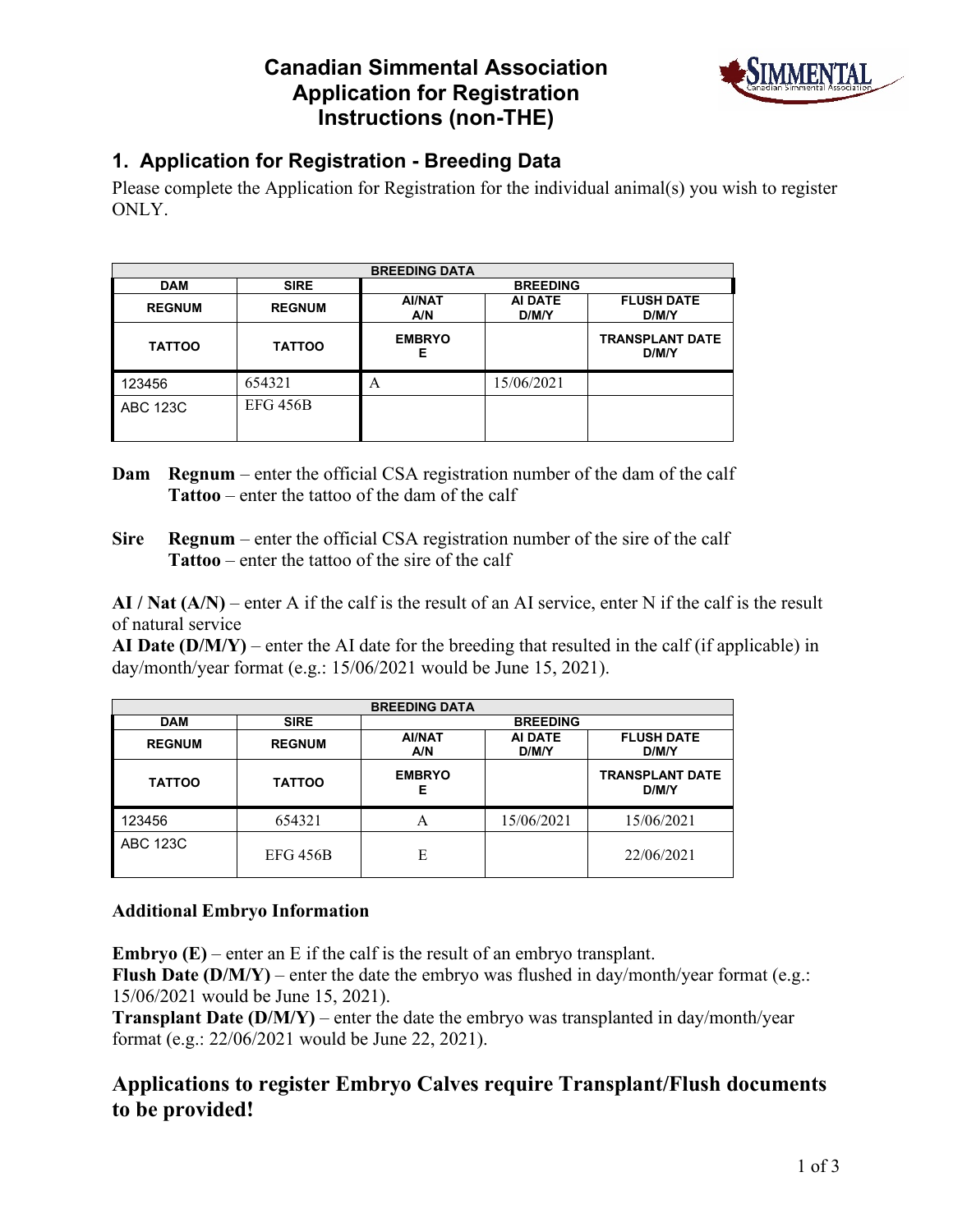# **Canadian Simmental Association Calving Data Instructions**

## **2. Birth Information**

Complete the birth information for the calf, next to the applicable breeding information.

|                 |  |                     |   |                           |                                        |   |                   | <b>BIRTH INFORMATION</b> |   |                    |       |  |                       |  |  |
|-----------------|--|---------------------|---|---------------------------|----------------------------------------|---|-------------------|--------------------------|---|--------------------|-------|--|-----------------------|--|--|
|                 |  |                     |   |                           |                                        |   |                   |                          |   |                    |       |  |                       |  |  |
| <b>TATTOO</b>   |  | <b>LOC</b><br>L/R/B |   | <b>BIRTHDATE</b><br>D/M/Y |                                        |   | <b>SEX</b><br>M/F | TWIN                     |   | TWIN<br><b>SEX</b> | H/P/S |  | <b>BLACK</b><br>Y/N   |  |  |
|                 |  |                     |   |                           | <b>ANIMAL NAME (25 CHARACTERS MAX)</b> |   |                   |                          |   |                    |       |  |                       |  |  |
| <b>JKL 789K</b> |  |                     |   | 15/01/2022                |                                        |   | M                 |                          |   |                    |       |  |                       |  |  |
| T               |  | M                   | R |                           | M                                      | M | F                 | $\mathbf{r}$             | A |                    |       |  | $\boldsymbol{V}$<br>A |  |  |

**Tattoo** – enter the tattoo of the calf

**Loc (L/R/B)** – enter the tattoo location (L – left ear, R – right ear, B – both ears)

**Birthdate (D/M/Y)** – enter the birthdate of the calf in day/month/year format. In this example the calf was born on 15/01/2022 or January 15, 2022.

**Sex (M/F)** – enter the sex of the calf ( $M$  – Male,  $F$  – Female)

**Twin #** - if the calf is a twin enter a 2; if a triplet enter 3. For single calves enter 1 or leave blank.

**Twin Sex** – if the calf is a twin, enter the sex of the other calf.

 $H/P/S$  – enter the horn status of the calf (H – calf is horned, P – calf is polled, S – calf has scurs/loose horns)

**Black**  $(Y/N)$  – enter Y if the calf is black, otherwise leave blank

**Animal Name (25 Characters Max)** – enter the name in the appropriate spaces.

#### **3. Weights for Paper**

Breeders may submit weights on the individual animals they wish to register. The data will be shown on the registration paper along with any relevant EPD. Data through non-THE registered animals will be shown on the registration paper only. They will not be included in the Genetic Evaluation or in future maternal trait EPD development.

| <b>WEIGHTS FOR PAPER</b> |               |               |  |  |  |  |
|--------------------------|---------------|---------------|--|--|--|--|
|                          |               |               |  |  |  |  |
| <b>BIRTH</b>             | <b>WNG</b>    | <b>YLG</b>    |  |  |  |  |
| <b>WT/LBS</b>            | <b>WT/LBS</b> | <b>WT/LBS</b> |  |  |  |  |
|                          | <b>DATE</b>   | <b>DATE</b>   |  |  |  |  |
|                          | D/M/Y         | D/M/Y         |  |  |  |  |
| 95                       | 754           | 1255          |  |  |  |  |
|                          | 15/09/2022    | 15/01/2023    |  |  |  |  |

**BIRTH WT/LBS** – enter the actual measured birth weight of the calf in pounds (do not record guessed weights.)

**WNG WT/LBS** – enter the actual measured weaning weight of the calf in pounds (do not record guessed weights.)

**DATE D/M/Y** – enter the weaning date in day/month/year format. In this example the calf was weaned September 15, 2022 or 15/09/2022

**YLG WT/LBS -** enter the actual measured yearling weight of the calf in pounds (do not record guessed weights.)

**DATE D/M/Y** – enter the yearling date in day/month/year format. In this example the calf was weighed January 15, 2023 or 15/01/2023.